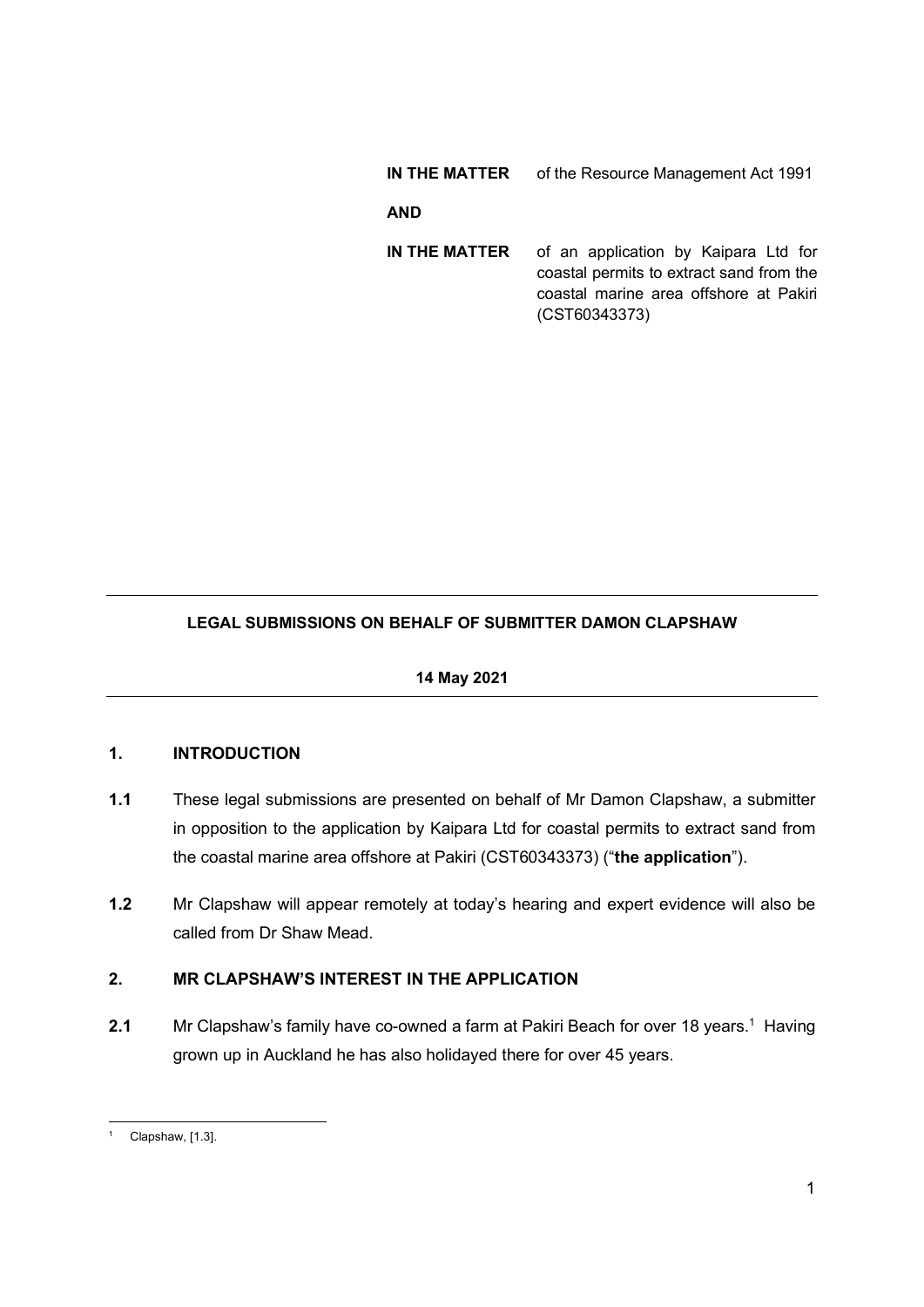- 2.2 Over time, the Clapshaw family have observed changes in the coastal environment bordering the farm. $2$  It is Mr Clapshaw's belief that there are onshore changes to the beach and those changes are accelerating.
- 2.3 Mr Clapshaw and his family have been members of Friends of Pakiri Beach ("FOPB") since the 2003 to 2006 hearings on the initial near shore and offshore consents, including in the Environment Court. Mr Clapshaw remains a member of FOPB and has worked with FOPB to retain or initiate scientific work, including that of Dr Mead, for the purposes of the current application. That evidence, which is discussed further below, demonstrates a history of non-compliance with the conditions of consent, both on and off the water, and the undertaking of dredging in a manner quite different to what was understood at the time. The Council has also failed to properly monitor and enforce the conditions.
- 2.4 Mr Clapshaw's position is that as the consent-holder has not demonstrated proper compliance with the existing consent conditions, Kaipara Ltd should not be granted the renewal it seeks. Instead Mr Clapshaw seeks that the application be declined.
- 2.5 The operator and consent-holder have the remaining two years under the existing consent to get their house in order and to demonstrate proper compliance with the existing conditions, including proper monitoring and reporting. If that were done, there might then be a proper foundation and a sufficient information base on which to make a renewed application. That is certainly not the case now.
- 2.6 Arising out of the evidence of Mr Clapshaw and Dr Mead are the following issues, each of which will be addressed in turn:
	- a) the precautionary approach and its application to this case;
	- b) non-compliance with existing consent conditions as a matter to be considered under s 104(1)(c) of the RMA;

<sup>2</sup> Clapshaw, [1.7]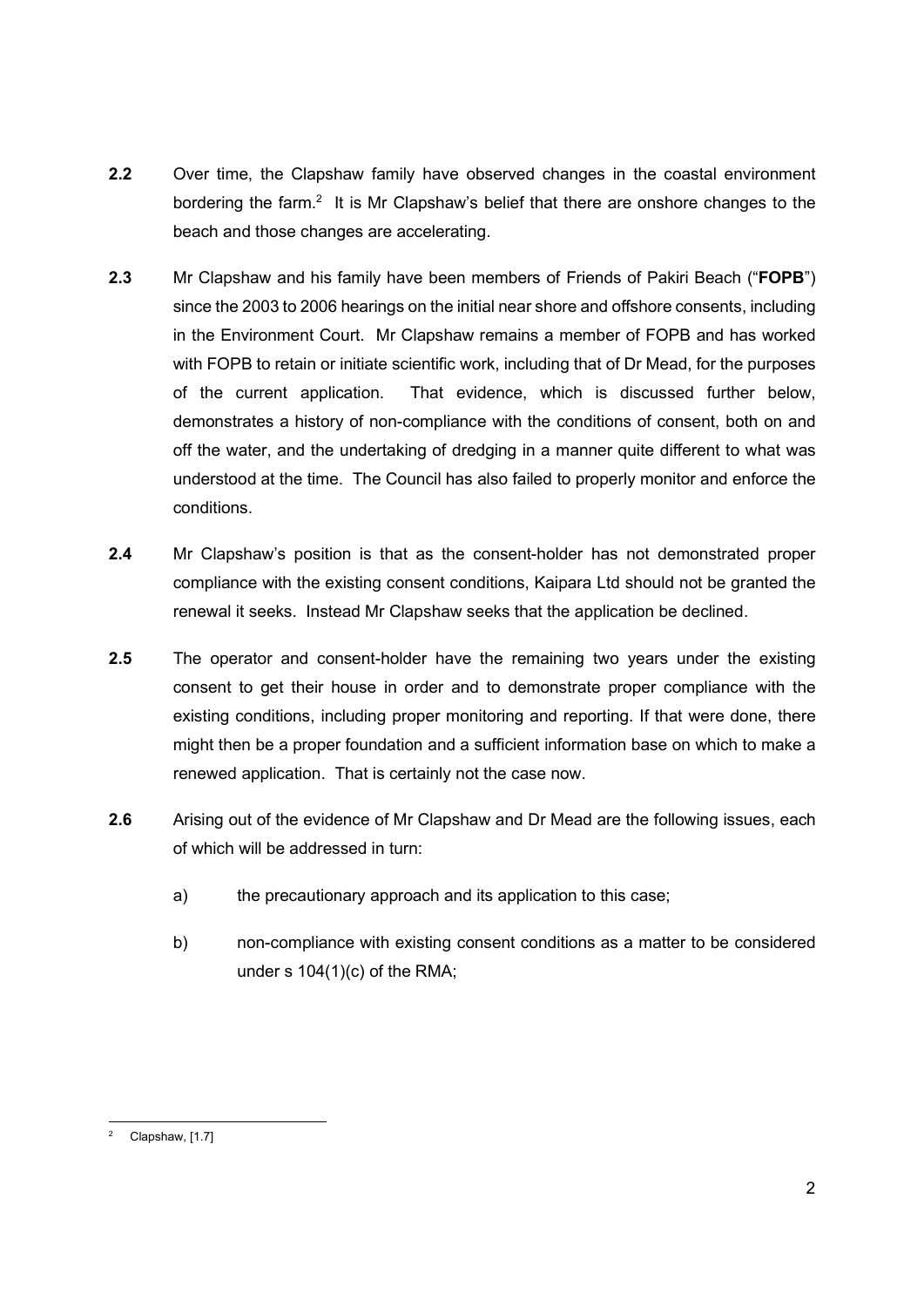- c) the need for a proper information base for a decision, and the ability of the Commissioners to decline an application under s 104(6) if inadequate information has been provided; and
- d) the application of other matters under s 104, including the adverse effects of the proposal, which militate against the grant of consent.

### 3. BREACHES ON AND OFF THE WATER

- 3.1 Before addressing any of the above points it is necessary to inject some reality into this hearing. This is a reality of the dredging that Mr Clapshaw has highlighted from the outset.
- 3.2 The applicant in its application materials and in its primary evidence asserted there were no compliance issues. That was repeated by the Council in its Section 42A report. But nothing could be further from the truth or the reality. Something that has taken Mr Clapshaw, Dr Mead and FOPB to force the applicant and the Council to concede.
- 3.3 There has in fact been multiple breaches of the consent, over many years, both on and off the water. This includes a failure to carry out crucial work and to provide crucial information about the state of the environment in the extraction area.
- 3.4 The breaches and failures are covered in the original and supplementary statements from Mr Clapshaw and Dr Mead. They include:
	- a) Multiple breaches of Condition 1 of the current consent by extracting sand inshore of a line running parallel to the coastline 2 kilometres from MHWS. Mr McCallum sought to cast doubt on those breaches by suggesting AIS might not be accurate enough nor the position of MHWS certain enough. That is rejected. (To effectively legitimise its breaches going forward and partly overturn its agreement to go offshore, Kaipara at this hearing is seeking to remove the 2 kilometre control and move back inshore by, as Mr MacRae described it, "on average 700 metres." This is unacceptable. FOPB will address this shortly).
	- b) Multiple breaches of Condition 3 where it says in the part not quoted nor addressed by counsel for Kaipara, "... and to endeavour to limit those extractions to no deeper than the thickness of the active sand layout." The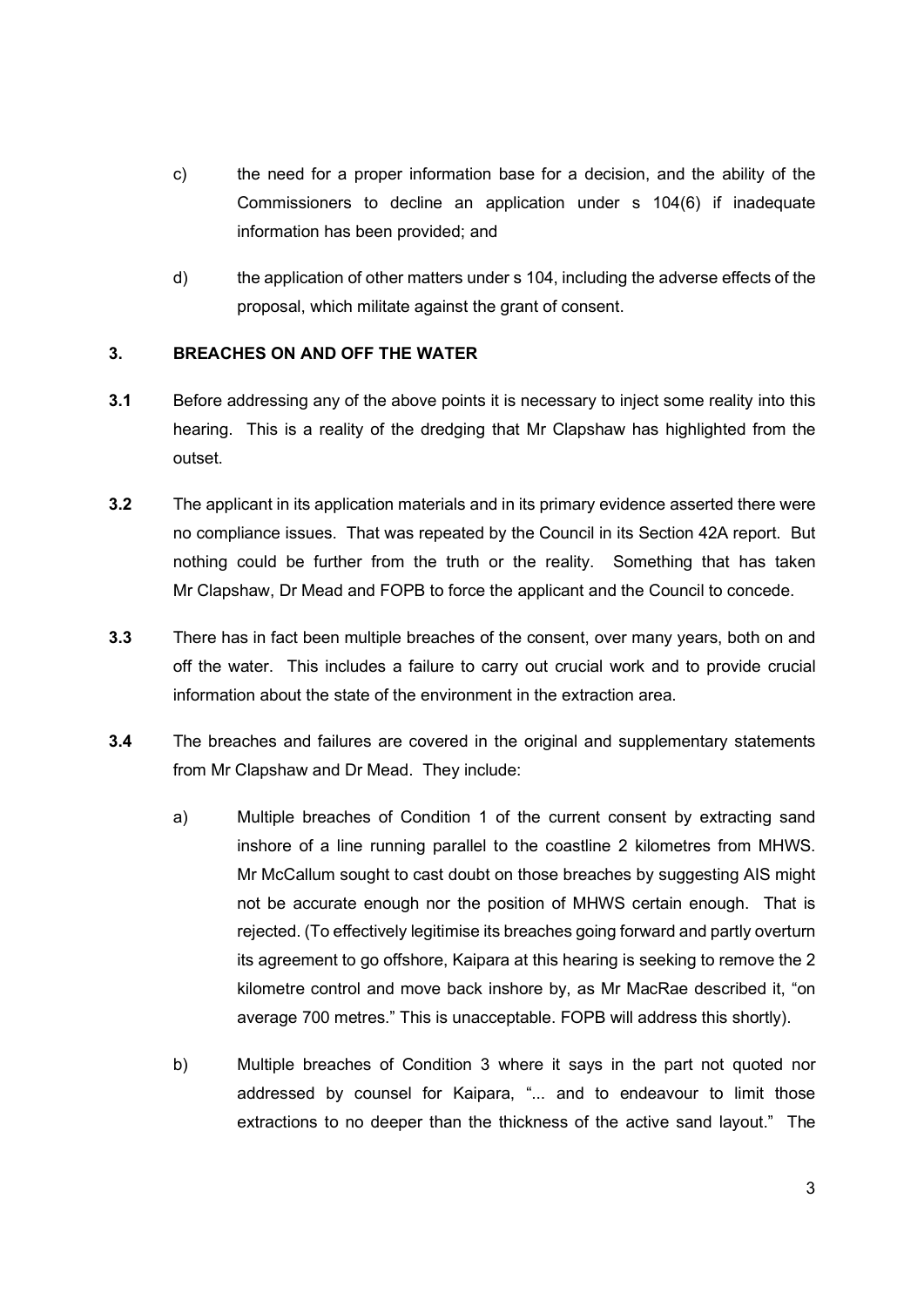trenches that have indisputably been caused by repeat dredging (as admitted by both Kaipara and McCallums) have been there for several years and have been kept in that state and not able to be filled by natural processes because of the repeat dredging. Mr MacRae for McCallums in his opening submissions said "the intent of the condition is clear although the consent gives no guidance to what is meant by the 'active sand layer'". There cannot be any doubt whatsoever that the trenches are far deeper than the active sand layer. Dr Mead and Dr Single, experts in this area, advise that at the depths applying to where the dredging is being carried out, the active sand layer is "a few tens of centimetres." They can confirm that today. What Kaipara and McCallums have been doing is repeatedly excavating the seabed and creating trenches not of a few centimetres, but of 1.5 metres to 2.7 metres. Breach after breach of this condition.

- c) Conditions 11 to 12 require EMMPs to be prepared, covering the detailed matters set out there and under Condition 13, once approved, the EMMPs "shall be implemented by the Consent Holder." There have been multiple breaches of Condition 13 because the EMMPs have not been complied with, including:
	- i) In the EMMP for Area 1 (the southern area) it specifies that geomorphological monitoring is required to be undertaken at the conclusion of the extraction of every 250,000m<sup>3</sup> of sand. Reports with the conclusions of that monitoring are to be presented to the Council analysing whether any significant change has occurred as a result of the extraction of the sand. Kaipara has failed to do that monitoring and reporting at each 250,000m<sup>3</sup>. Mr Hay in his reply evidence has conceded breaches of this condition.
	- ii) The EMMP for Area 1 says that when monitoring is done it shall include state of the art hydrographic surveys and simultaneous side scan sonar imagery of the sea floor. When Kaipara did do any of this monitoring, it completely failed to do the imagery of the sea floor – essential to pick up its trenches. The surveys it did do were also poorly done or unhelpful, as criticised not only by Dr Mead but also, rightly, the subject of adverse comment by Ms Hart from Beca.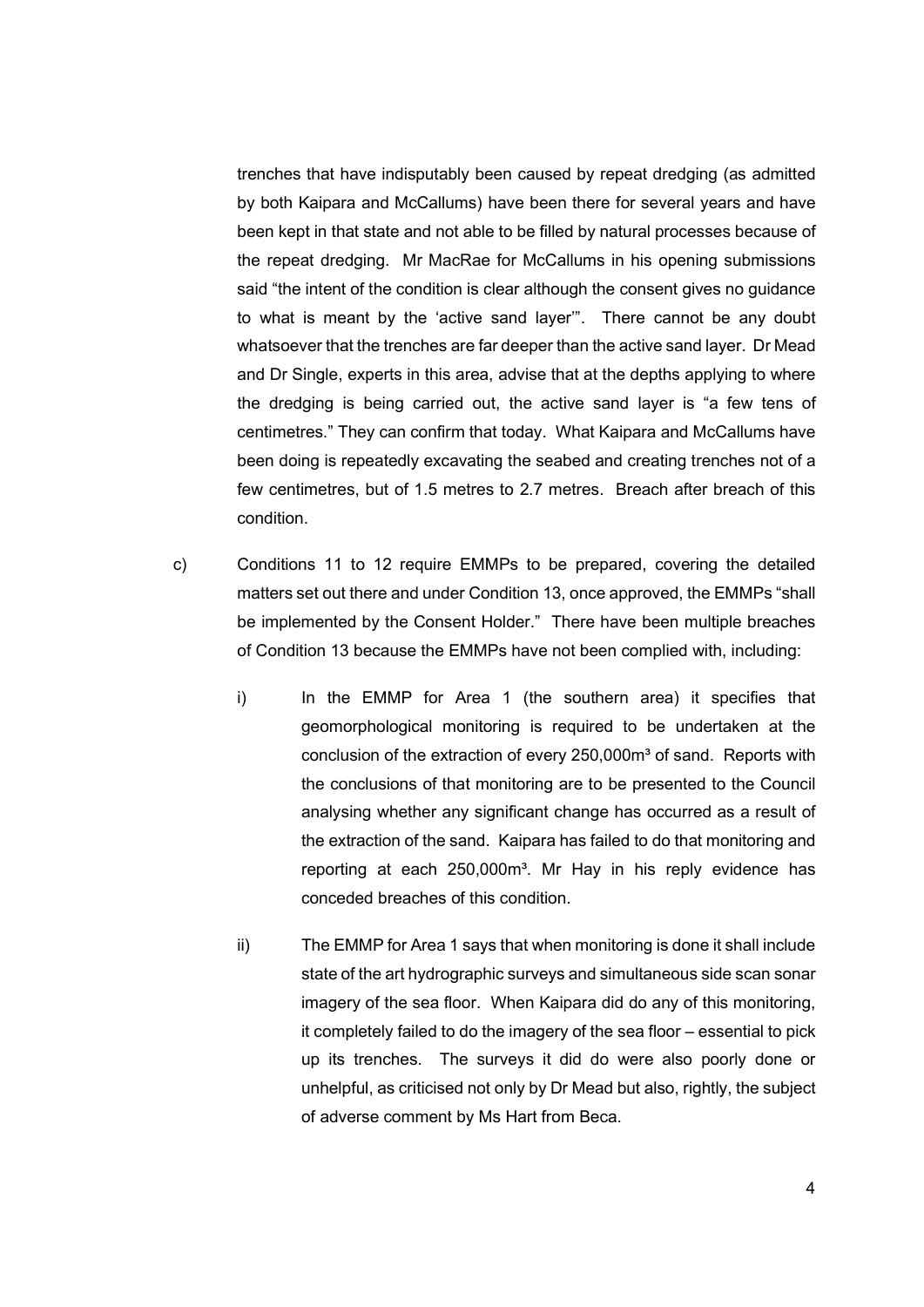iii) The EMMP for Area 1 requires that where the reports demonstrated a significant physical change to the seabed, described as a change greater than 1.5 metres, thereby indicating a significant instability of the sea floor, then sediment textural analysis involving bottom grab samples and video/photos were required, as well as a multi-variate sampling and biological analysis. Because Kaipara completely failed to do all the required studies at each 250,000m<sup>3</sup> step and completely failed to use seabed imagery, it did not pick up the trenches of 1.5 – 2.7 metres deep it had caused and therefore breached the conditions by also failing to do this required tier 2 monitoring. None of this crucial, detailed environmental analysis was ever provided.

> Worse, we were told by Mr McCallum when he gave evidence on Wednesday 12 May that they found out about the trenches in December 2018, dived to check them out in January 2019 and found them to be 2.5 metres deep, and that led them to do some imagery in March 2019. Did they submit that work to the Council disclosing the trenches? No. Did they immediately undertake the tier 2 monitoring? No. Instead, Mr McCallum says they discussed the matter with Kaipara and just moved their operations further north. So when Mr Riddell for Kaipara said in his primary evidence that he was "astounded" to hear about the trenches for the first time when he received Dr Mead's evidence in February 2021, how can that be correct?

- 3.5 The EMMP for Area 2 permits no sand extraction from further north than the Auckland Council boundary. There have been multiple breaches of this condition. As with the breaches of the 2 kilometre from shore control, Mr McCallum's explanations are rejected and are simply not credible. Mr Clapshaw and Dr Mead will address that today.
- 3.6 There were also breaches of Condition 14. That condition requires that upon the cumulative extraction of 500,000m<sup>3</sup>, 1,000,000m<sup>3</sup>, 1,500,000m<sup>3</sup> and 2,000,000m<sup>3</sup> of sand, the consent holder must provide to the Council an Environmental Impact Assessment of sand extraction operations. That is to apply to all of the area that is being used for sand extraction and there is a list of detailed work to be done set out in the condition. Kaipara accept in Mr Hay's reply evidence that this condition was breached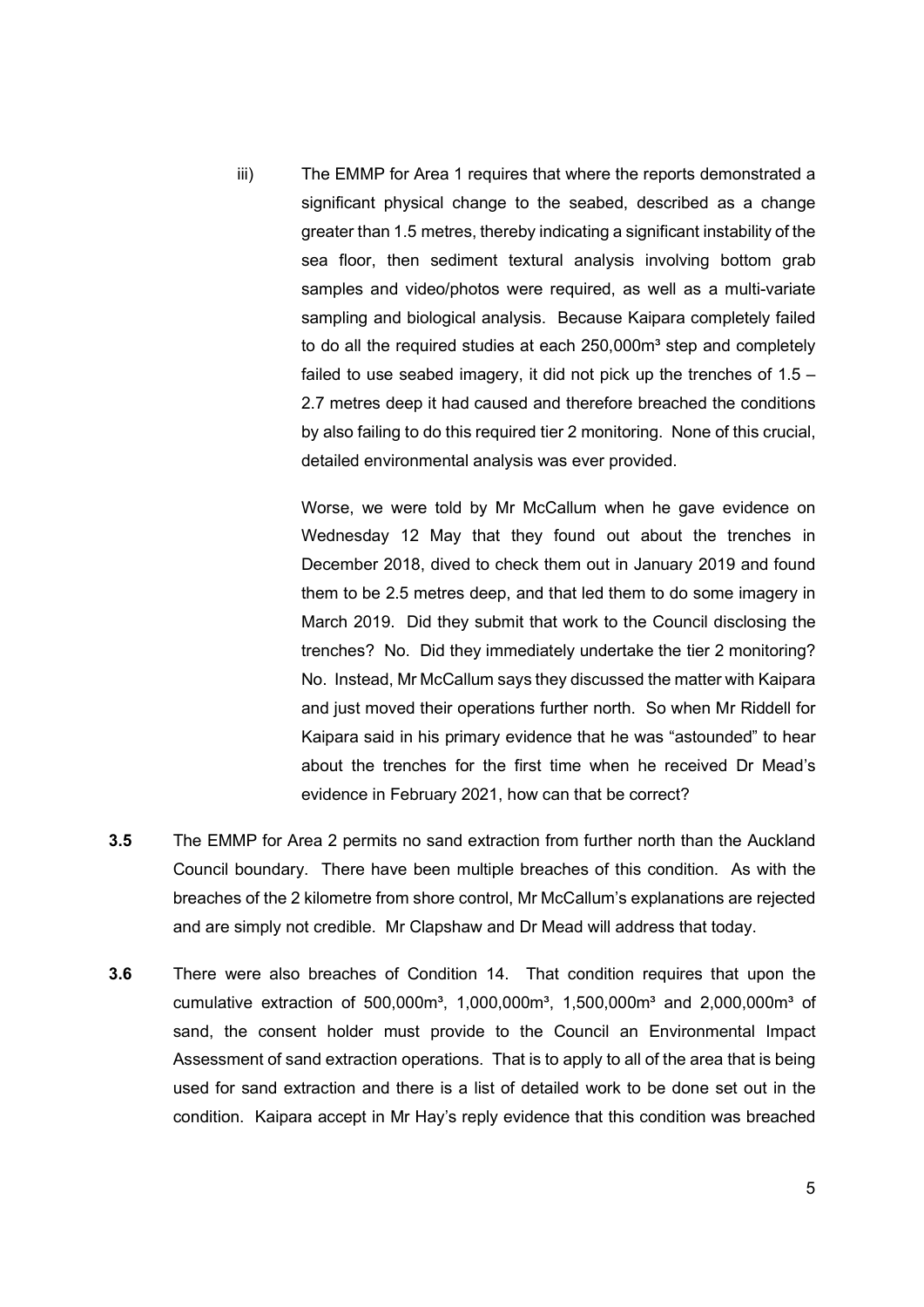by the EIAs either not being done at each level and/or not for all areas where the sand extraction had been taking place.

- 3.7 These are just the multiple breaches that have been discovered by the work of Mr Clapshaw and the voluntary group FOPB, with the assistance of an expert consultant, Dr Mead. As I said before, none of this was disclosed by Kaipara in its application. None of it was disclosed in its primary evidence. It is also clear that the Council has done little to control or monitor the consent holder and operator during the many years of this consent, as made clear by its statement in the s42A report that were no compliance issues.
- 3.8 This is the reality against which you have Kaipara asking you to reward all of this poor behaviour by granting them a renewal for another 20 years.

## 4. THE PRECAUTIONARY APPROACH

- 4.1 At the heart of Mr Clapshaw's case is the precautionary approach. Established as a matter of principle as early as the Rio Declaration on Environment and Development in 1992, the Courts have long since recognised that its application is inherent in the provisions of the RMA.<sup>3</sup>
- 4.2 The precautionary approach (or principle, as it is sometimes referred to) is also now explicitly incorporated as part of the New Zealand Coastal Policy Statement 2010 ("NZCPS"), to which the Commissioners must have regard to pursuant to s  $104(1)(b)(iii)$ of the RMA. Policy 3(1) of the NZCPS requires decision-makers to "apply a precautionary approach towards proposed activities whose effects on the coastal environment are uncertain, unknown or little understood, but potentially significantly adverse".
- 4.3 In giving effect to the NZCPS as required under s 67(3)(a) of the RMA, the regional coastal plan provisions of the Auckland Unitary Plan ("AUP") explicitly require the adoption of a precautionary approach to applications for mineral extraction within the coastal marine area.<sup>4</sup>

<sup>3</sup> Taranaki-Whanganui Conservation Board v Environmental Protection Authority [2018] NZHC 2217 at [144], referring to Shirley Primary School v Telecom Mobile Communications Ltd [1999] NZRMA 66 (EnvC); see also Rotorua Bore Users Association Inc v Bay of Plenty Regional Council EnvC Auckland A138/98, 27 November 1998.

<sup>4</sup> AUP, Policy F2.6.3(2).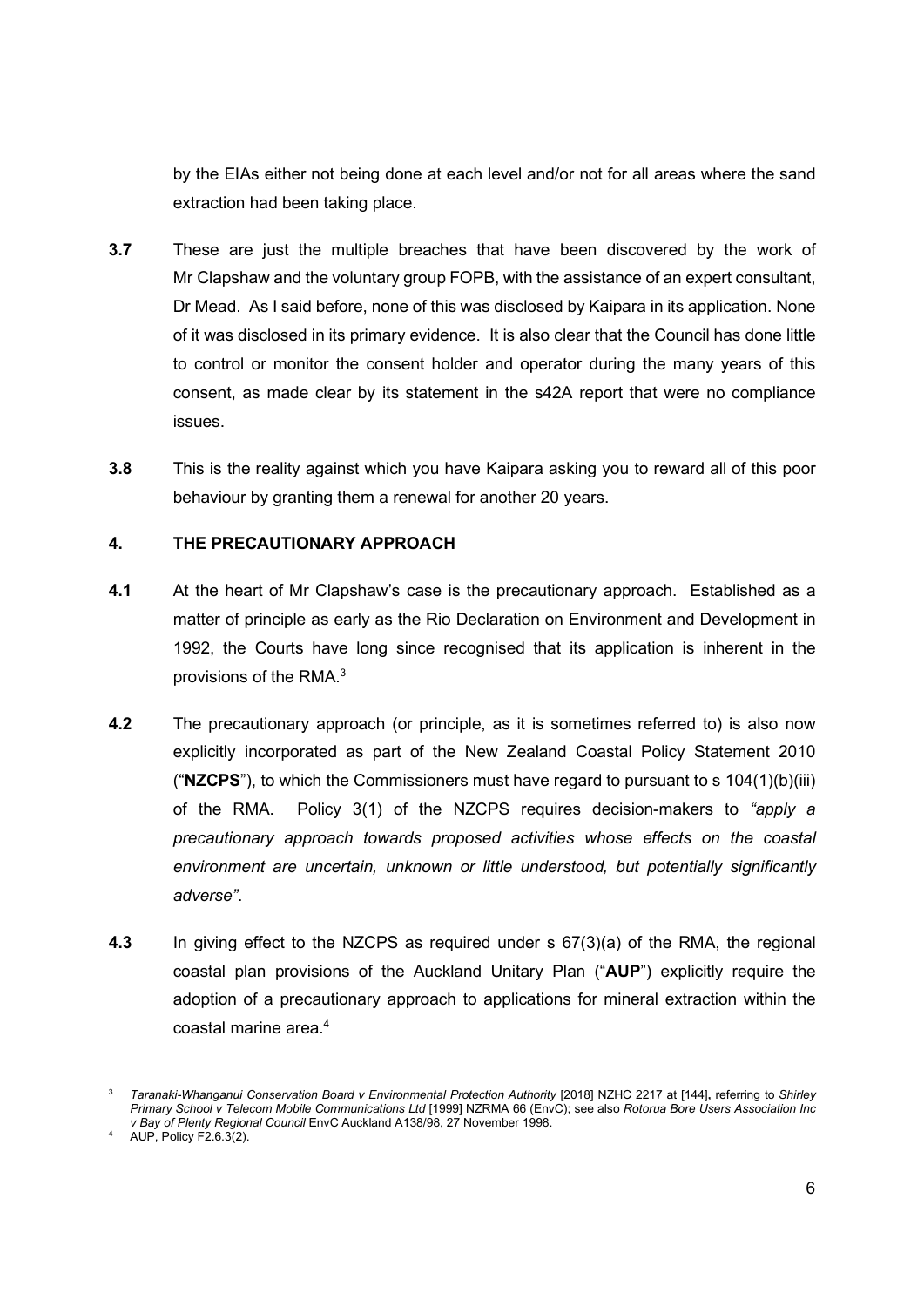- **4.4** This case is unusual, in the sense that the precautionary approach is more normally applied to new activities for which there is an insufficient knowledge base and/or lack of available scientific data to accurately project the likelihood and intensity of adverse effects. This was the case, for example, in the Supreme Court's consideration of New Zealand King Salmon's application for a private plan change and resource consents for intensive salmon farming in the Marlborough Sounds.<sup>5</sup>
- 4.5 In the current case, the Commissioners are dealing with an established activity, but one that has been demonstrated by Mr Clapshaw and Dr Mead to have been undertaken otherwise than in accordance with the existing conditions of consent. There is uncertainty and a lack of knowledge or understanding of the effects of the existing operation "on the ground" because the dredging has not been carried out as originally envisaged or as required, crucial monitoring and other reports were not done or provided when required, and additional levels of investigations were not undertaken when they should have been. As such, the starting point for many of the applicant's initial assessments was based on a fallacy. There is also uncertainty as to what the effects of extraction are when the consent has not been exercised and properly monitored and assessed during the term of the current consent. The question for the Commissioners is how to approach the consideration of the likely adverse effects of a renewal, in circumstances where the consent-holder and operator have failed to establish a proper baseline built on past compliance and reporting.
- 4.6 In my submission, the precautionary approach is directly relevant to the Commissioners' application and analysis of the factual evidence under s 3 of the RMA, particularly the regard that must be had to potential effects (including those of low probability but high potential impact).<sup>6</sup> It requires you to treat with caution the degree of agreement between the various technical experts for the applicant (and the Council's review of that evidence) that the effects of the proposal will likely be acceptable and in accordance with the expectations of the planning documents,<sup>7</sup> where the fundamental basis for that agreement is founded on a total misapprehension as to compliance with the existing conditions of consent, how the dredging has been undertaken, and all of the detailed monitoring required by the conditions but not done. There is also disagreement between

<sup>5</sup> Sustain Our Sounds Inc v The New Zealand King Salmon Co Ltd [2014] NZSC 40, [2014] 1 NZLR 673.

<sup>6</sup> Applying the dicta in Golen Bay Marine Farmers v Tasman District Council EnvC Wellington W42/2001, 27 April 2001.

<sup>7</sup> As noted by Dr Mitchell in his evidence at [41] on behalf of FOPB.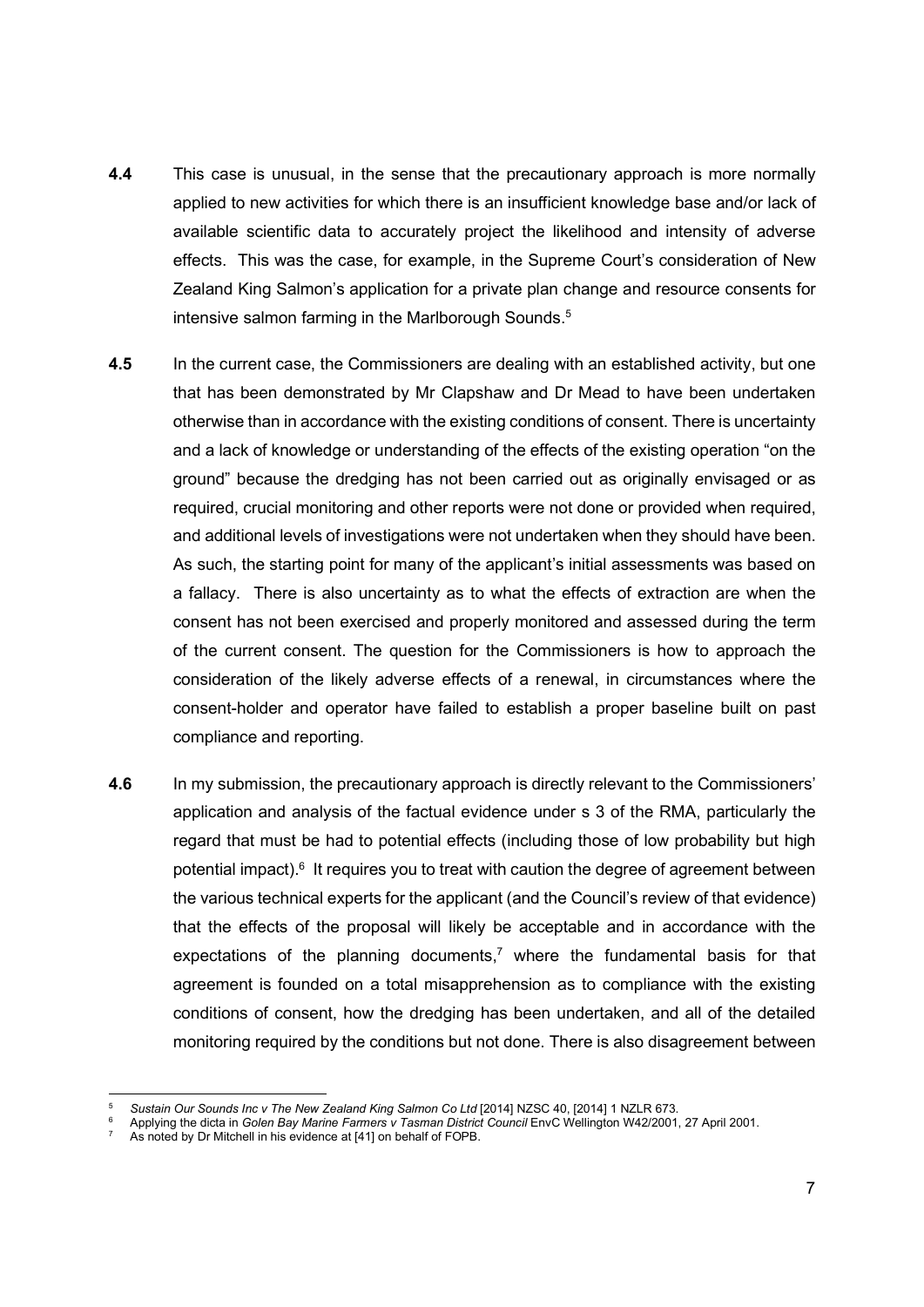the experts for the various parties as to the impact of these breaches of the consent conditions on the existing environment and on sediment transfer within the embayment. That is another reason to favour caution in your approach.

- 4.7 It is also directly relevant to your consideration of the proposal under s 104(1)(b) as a result of Policy 3 of the NZCPS and the equivalent policy in the AUP, which is a matter I return to later.
- 4.8 Counsel's opening legal submissions for the applicant referred to a requirement to establish uncertainty or lack of knowledge on the facts before the precautionary approach is invoked.<sup>8</sup> I accept that point as a matter of principle. However, uncertainty or a lack of knowledge has been demonstrated through the work of Mr Clapshaw and Dr Mead, among others, and the applicant's own statements that it was taken aback by the scale of the trench first discovered by Dr Mead and it has now had to admit to reports and monitoring not having been undertaken. So, the applicant's point fails on its own evidence, and a plausible basis has been established for a precautionary approach.<sup>9</sup>

### 5. NON-COMPLIANCE WITH EXISTING CONDITIONS OF CONSENT AND s 104(1)(c)

- 5.1 The High Court has held that while Part 2 of the RMA in particular places the focus on present and future consequences of an activity and not the "just desserts of an applicant in light of his or her prior conduct", consideration of "any other matter" under what is now s 104(1)(c) of the RMA can include an applicant's prior conduct.<sup>10</sup> That is especially the case where having regard to past conduct would promote the general objectives of the RMA "by encouraging observance of resource management requirements and procedures in the future".<sup>11</sup> While an applicant's prior conduct cannot be used to override one of the more explicit statutory criteria in s 104, where there is no such conflict it can be taken into account.<sup>12</sup>
- 5.2 In Suncern, the Planning Tribunal relied on this principle to consider the illegal nature of actions which damaged the roots of trees the applicant later sought resource consent to

 $11$  Ibid.<br> $12$  Ibid. 12 Ibid.

<sup>8</sup> Applicant's opening legal submissions at [110], citing Ngāti Kahu v Whangaroa Co-op Soc Ltd v Northland Regional Council [2001] NZRMA 299 (EC) and Sea-Tow Ltd v Auckland Regional Council EnvC Auckland A066/06, 30 May 2006 at [462]. To the extent that these authorities are relied upon for any broader principles, counsel submit that they pre-date the Supreme Court's formulation of the precautionary approach in Sustain Our Sounds, above n 5 at [129] and should be treated with care accordingly.

<sup>&</sup>lt;sup>9</sup> Sea-Tow, above n 8 at [462].<br><sup>10</sup> New Zealand Suncern Construction Ltd v Auckland City Council [1997] NZRMA 419 (HC)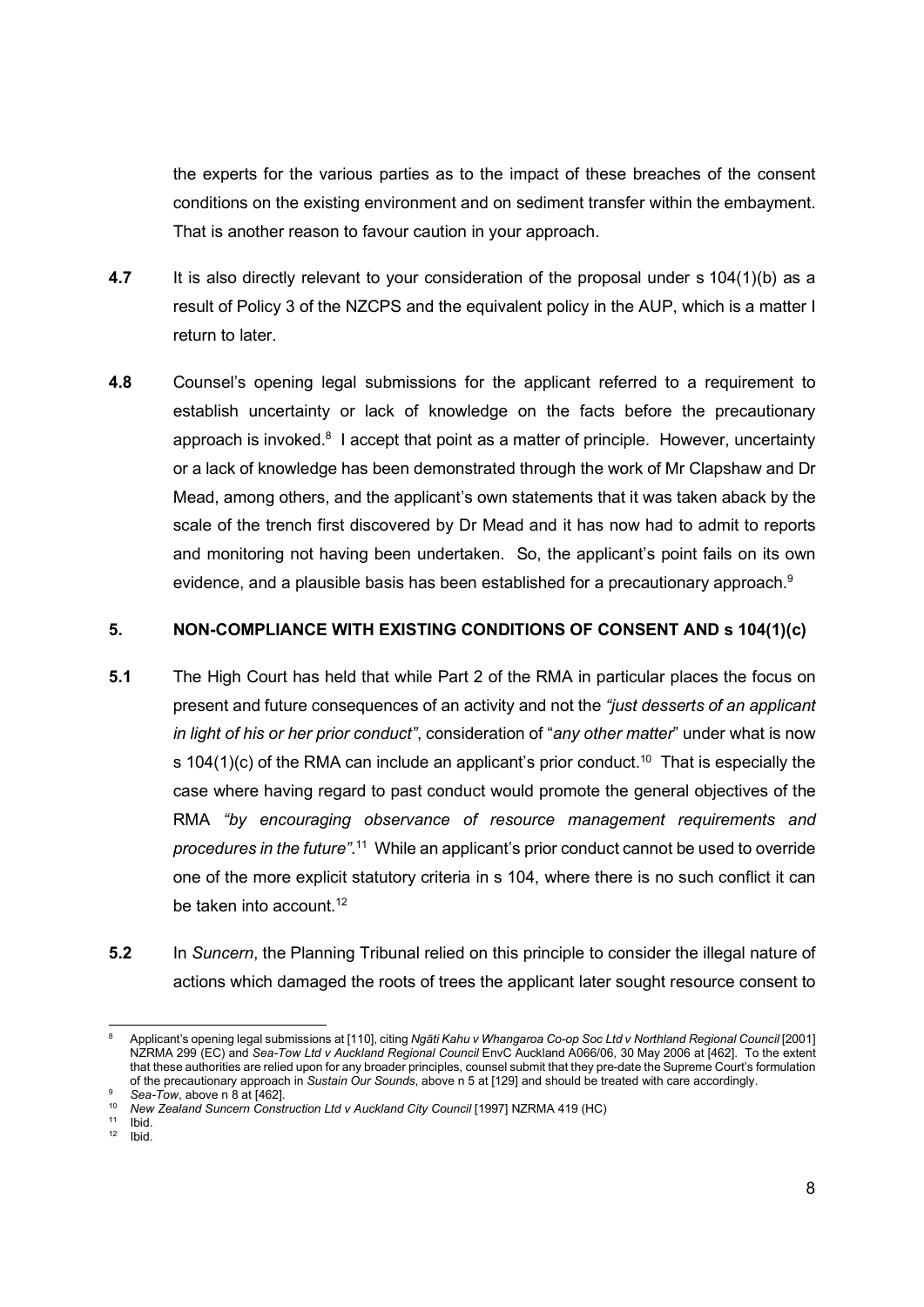remove. The High Court held that to do so was consistent with the principle of sustainable management, by avoiding conferral of an advantage on the applicant through their earlier misdeeds.

- 5.3 This case is again slightly different, in that the issue for the Commissioners is not whether the applicant's prior conduct might have otherwise made consent for this application a more achievable prospect, but whether on an application for renewal the Commissioners have (a) a sufficient knowledge base from the past consent on which to make a decision where that earlier consent has not been properly carried out, properly reported on, and properly monitored; and (b) confidence that any new conditions of consent will be complied with and the potential effects of the application will be as set out.
- 5.4 I return later in these submissions to the issue of adequacy of information. As to the second issue in (b) above, it must be noted that a consent authority is not entitled to rely on the possibility that an applicant, or his/her successors in title, might commit an illegal act as a ground for refusing an application.<sup>13</sup> That line of authority addresses a hypothetical, ie that the consent authority is entitled to assume compliance with a proposed consent. Otherwise, as observed by the High Court, nothing could ever be approved.14 However, these cases do not address the situation where past noncompliance is ascertainable as a matter of fact, as in this particular case.
- 5.5 Read together, these authorities establish that past conduct can be relevant to the consideration of an application, even where an applicant is usually assumed to act legally and in accordance with its consent conditions.
- 5.6 In my submission, the Commissioners are entitled to and ought to draw adverse inferences from the past conduct of the consent-holder and operator in this case, as set out in the evidence of Dr Shaw and Mr Clapshaw, and apply those inferences to their consideration of the application under s  $104(1)(c)$  – "any other matter". That approach is consistent with the principle of sustainable management in s 5(1) of the RMA as the High Court held in Suncern, and weighs heavily in favour of declining this application for a renewal of the frequently breached consent both on and off the water. The reporting officer in his addendum report now accepts that there have been previous breaches, but

<sup>13</sup> Barry v Auckland City Corporation (1975) 5 NZTPA 312 (CA), cited with authority in Holm v Auckland City Council [1998] NZRMA 193 (PT). See also Guardians of Paku Bay Association Inc v Waikato Regional Council [2012] 1 NZLRM 271 (HC) at [134].

<sup>&</sup>lt;sup>14</sup> 88 The Strand Ltd v Auckland City Council [2002] NZRMA 475 (HC) at [19].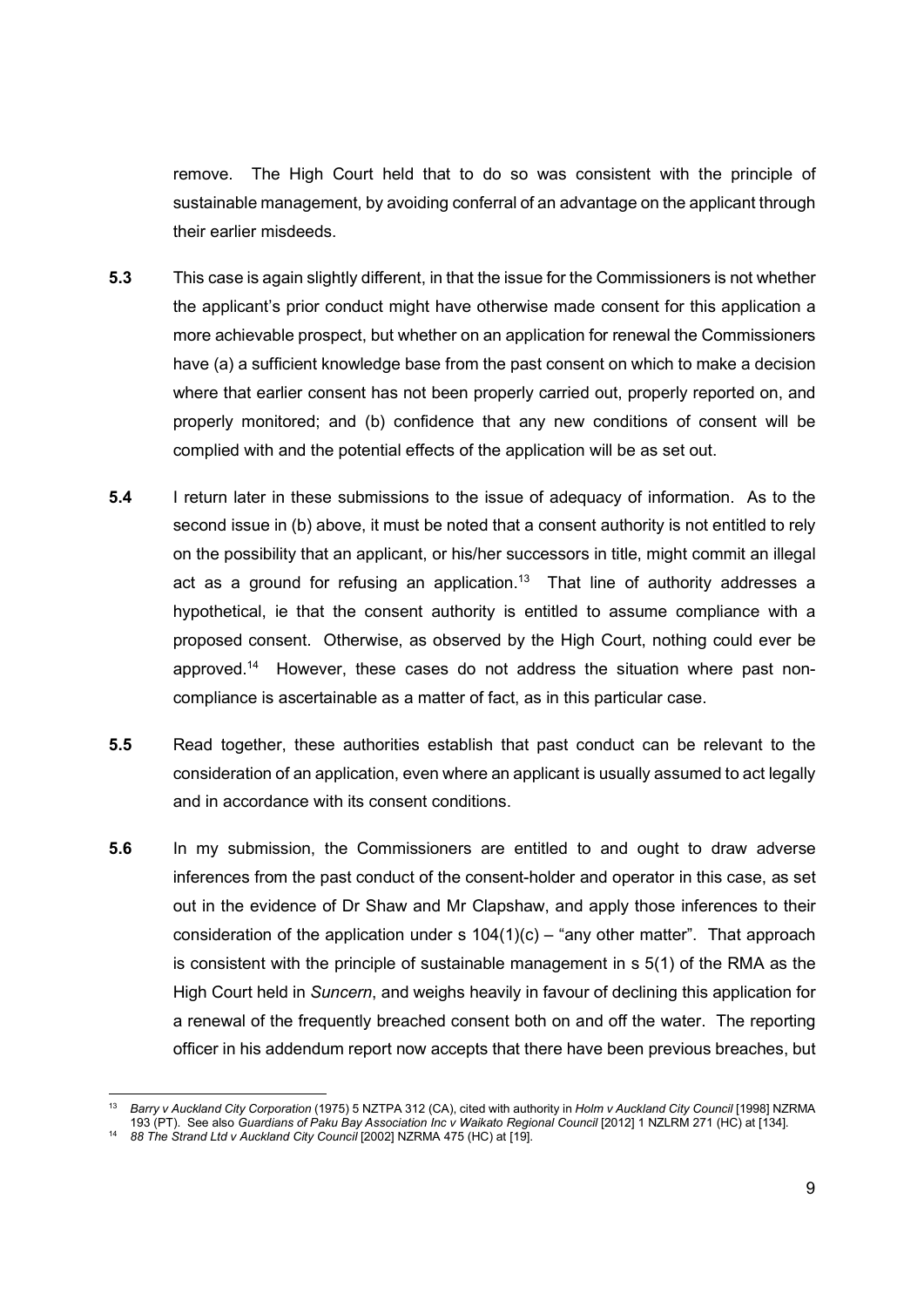does not grapple with their implications, other than to rely on the proposed consent conditions. As will be discussed further below, this does not go far enough.

- 5.7 In the applicant's opening legal submissions, counsel compared this situation to retrospective applications for consent, where the Court held it "would be wrong to confuse the decision on a resource consent application with a prosecution or enforcement proceeding".<sup>15</sup> That may be so, but a decision-maker is still entitled to take the applicant's prior conduct into account when determining a further application. Indeed, the Court in Hinsen, relied upon by the applicant for the above point, went on to apply Suncern and consider the applicant's past conduct, including (among other reasons) to encourage observance of the Act and incentivise applicants to comply with it prior to seeking consent.<sup>16</sup> The same applies to the submissions by Mr McRae on behalf of the operator.<sup>17</sup>
- 5.8 I submit that the Court's statements in the other authority cited. Playground Events Ltd v Waikato District Council,<sup>18</sup> are an over-simplification of the test set down in Suncern and applied in Hinsen, as set out above. Put simply, it remains open to the Commissioners to consider the applicant's past conduct under s 104(1)(c) and draw adverse inferences from that conduct in the exercise of your discretionary judgement on this application. You should do so in this case as the applicant is otherwise being rewarded for repeated breaches and poor practices over many years. A decline would incentivise the applicant (and other consent holders and their contractors) to comply with their current consents.

#### 6. INADEQUATE INFORMATION AND S 104(6)

6.1 The issue of adequacy of information to support an application for consent normally arises in the context of challenges to notification decisions. In Discount Brands,<sup>19</sup> Blanchard J held that information provided with an application for consent must be adequate for it to:

<sup>&</sup>lt;sup>15</sup> Applicant's opening legal submissions at [75], citing Hinsen v Queenstown Lakes District.Council [2004] NZRMA 115 (EnvC) at [20]. The situation in Kemp v Rodney District Council is materially different to the facts here. For example, there is no agreement that consent can be granted subject to conditions. Counsel submit this authority is of little assistance to the Commissioners.

<sup>16</sup> Hinsen, above n 15 at [23]-[30].

See submissions on behalf of McCallum Bros Ltd at [26].

<sup>18</sup> Namely, that the past behaviour of an applicant is a matter for enforcement, and does not provide a legitimate ground to refuse consent, but may be relevant to the appropriateness of consent conditions where earlier conditions have proved to be unsatisfactory (at [16]).

<sup>&</sup>lt;sup>19</sup> Discount Brands Ltd v Westfield (New Zealand) Ltd [2005] NZSC 15, [2005] 2 NZLR 597 at [114].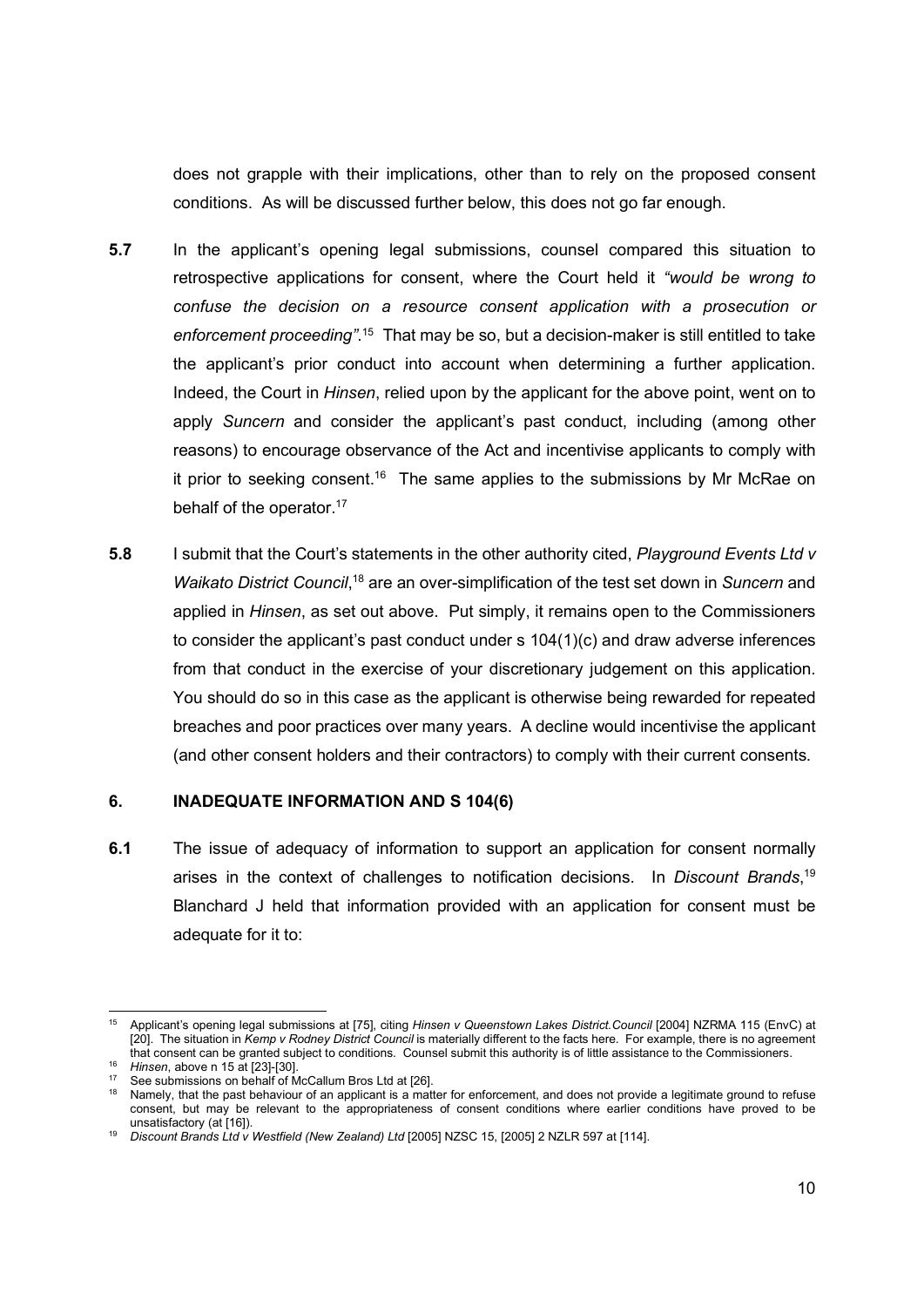- a) "understand the nature and scope of the proposed activity as it relates to the district plan";
- b) "assess the magnitude of any adverse effect on the environment"; and
- c) in the context of a notification challenge, to identify who is potentially affected.
- 6.2 Blanchard J went on to say that the requirement "is not required to be all-embracing but it must be sufficiently comprehensive to enable the consent authority to consider these matters on an informed basis". He also held that the "statutory requirement addresses more than the scope of the information. The consent authority must necessarily be satisfied as well that the information is reliable, especially so where an expert opinion is tendered".<sup>20</sup>
- 6.3 Despite doubt as to whether the standard for adequacy is now less exacting than when Discount Brands was decided, $21$  the High Court has since held that decisions based on wholly inadequate or insufficient information will always be amenable to challenge, whether made in the RMA context or otherwise.<sup>22</sup> It follows that the same threshold applies to decisions under ss 104 and 104C of the RMA in relation to the grant or refusal of applications.
- 6.4 This is also supported by the discretion given to consent authorities under s 104(6) of the RMA to decline an application "on the grounds that it has inadequate information to determine the application".
- 6.5 This subsection was relied upon by the Environment Court in the  $R$  J Davidson Family Trust case to decline an application for a mussel farm in Beatrix Bay, in the absence of information from the applicant as to the potential cumulative impacts on King Shag habitat.<sup>23</sup> That finding of the Environment Court was upheld on appeal, $24$  and was not disturbed by the further appeal on the relationship between s 104 and Part 2. The Environment Court held that the power to decline on the basis of inadequate information

 $20$  Ibid at [115].

<sup>&</sup>lt;sup>21</sup> As to which, see Auckland Council v Wendco Ltd [2017] NZSC 113, [2017] 1 NZLR 1008 at [47].<br><sup>22</sup> Aspros v Wellington City Council [2019] NZHC 1684 at [37].<br><sup>23</sup> R J Davidson Family Trust v Marlborough District Council

<sup>&</sup>lt;sup>24</sup> R J Davidson Family Trust v Marlborough District Council [2017] NZHC 52, [2017]NZRMA 227 at [100]-[102].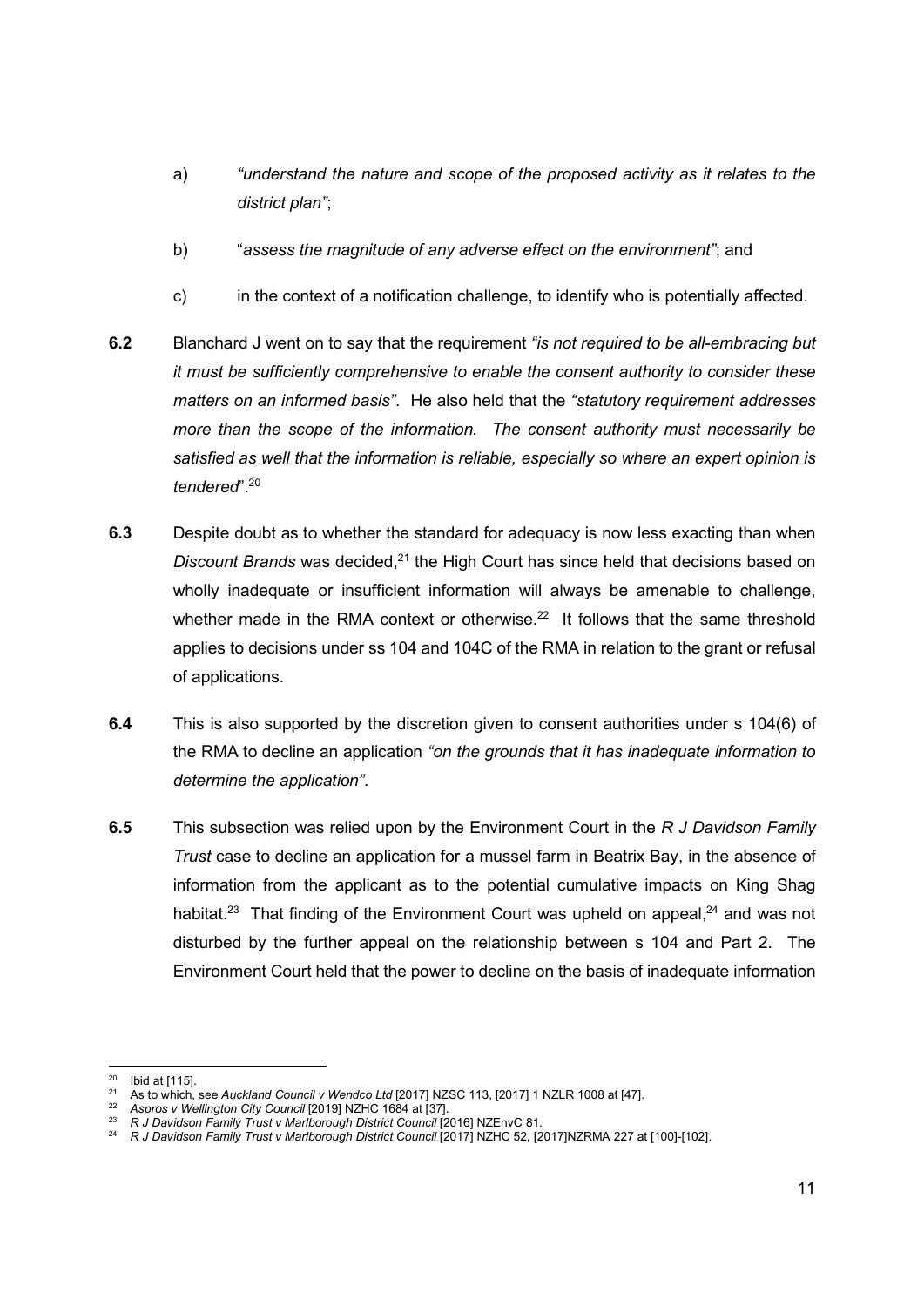"should be exercised reasonably and proportionately in all the circumstances of the case". 25

- 6.6 Applying those dicta to the present circumstances:
	- a) There is difficulty is assessing the true nature and scope of the proposed activity for renewal, as what is proposed is not what has been taking place in reality at the site.
	- b) The expert assessments for the applicant all suffer from the same deficiency, in that they assume that the consent is being exercised lawfully and that the state of the seabed is as per a fully compliant situation, when that could not be further from the case. As demonstrated by both Mr Clapshaw and Dr Mead, the applicant's team had a poor understanding of how the dredging operation has in reality been undertaken, day in day out, they were unaware of the breaches on the water, they were unaware of the missing reports and the failed monitoring, they did not understand how the vessel operations occurred, they totally missed the fact that the operation was carving trenches through Area 1 and as they failed to pick that up in their non-compliant surveys, they also failed to do the required tier 2 detailed investigations.
	- c) In the absence of the proper investigations and monitoring as required by the existing conditions of consent, and the proper reporting and assessments, including as to seafloor imaging, over the period of the consent there is both insufficient information to enable the consent authority to consider matters "on an informed basis"; and the information that the applicant's experts have relied upon is not sufficiently reliable to make predictions as to the future impact of another 20 years of seabed mining.
	- d) It would be reasonable and proportionate in these circumstances to decline the application for renewal. The applicant still has a period of time within which to demonstrate compliance with the existing conditions of consent and to establish a proper baseline and foundation for assessment, without requiring them to cease operations. This submission is reinforced by the failure to comply with

<sup>&</sup>lt;sup>25</sup> R J Davidson Family Trust (NZEnvC judgment), above n 23 at [25]-[26].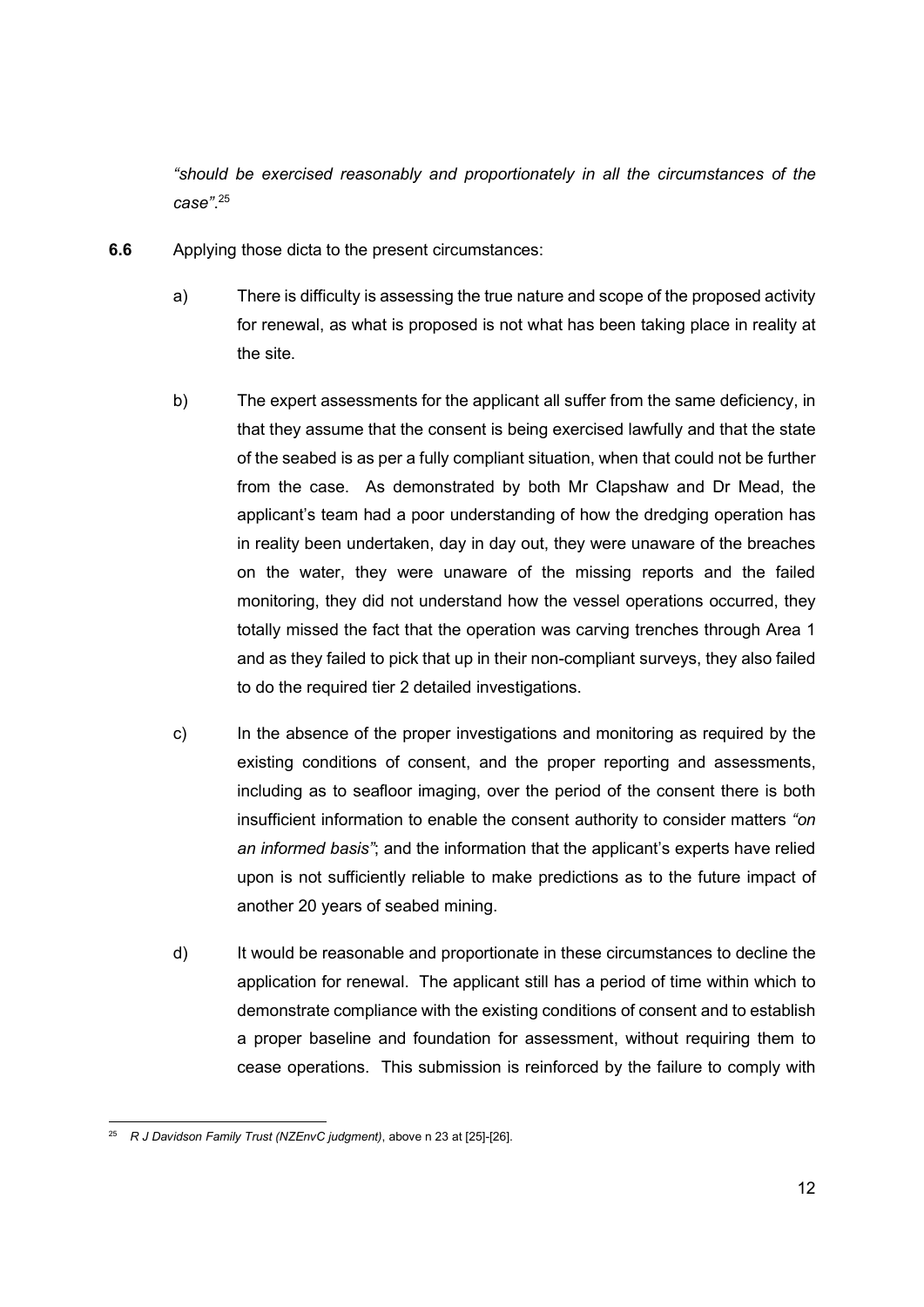monitoring conditions which, if they had been complied with prior to the renewal application being made, would have afforded the community a much better information base from which to critically analyse the assertions in the applicant's evidence.

- 6.7 It is therefore open to the Commissioners to decline the application on the basis of inadequate information and require the applicant to reapply once that information has been properly collated. This applies notwithstanding the fact that, as also in the Davidson case, the application had been accepted by the consent authority as "complete" pursuant to 88 of the RMA.
- 6.8 Indeed, so long as any refreshed application is made more than six months prior to the expiry of its existing consent, $26$  the applicant could continue to operate under the existing consent until such time as a new consent is granted or declined and all appeal rights have been extinguished. That is a far more reasonable and proportionate response than making a judgment that based on multiple hypotheticals, both as to the environment as it exists now or should have existed, and the future environment as it might be modified by any renewed consent.

### 7. OTHER RELEVANT FACTORS UNDER S 104

### Adverse effects – s 104(1)(a)

- 7.1 The evidence of Dr Mead establishes that the practice of repeatedly dredging the same shore-parallel dredge lines have caused multiple lines of trenches well over 1 m deep, with some over 2.5 m deep. His investigations have been vindicated by the applicant now conceding the presence of a large trench, somewhat deeper and wider, euphemistically called a swale. Dr Mead's opinion is that the trenches are very likely to have resulted in negative environmental impacts on sediment transport processes within the Mangawhai-Pakiri embayment.<sup>27</sup>
- 7.2 In Dr Mead's opinion, the deep trenches created are likely to capture shoreward-moving sediment during large storm events and where wave orbital is fast enough to lift sediment

RMA, s 124(1); or between six and three months before the expiry of the existing consent with leave of the Council pursuant to s 124(2).

 $27$  Mead, [1.2].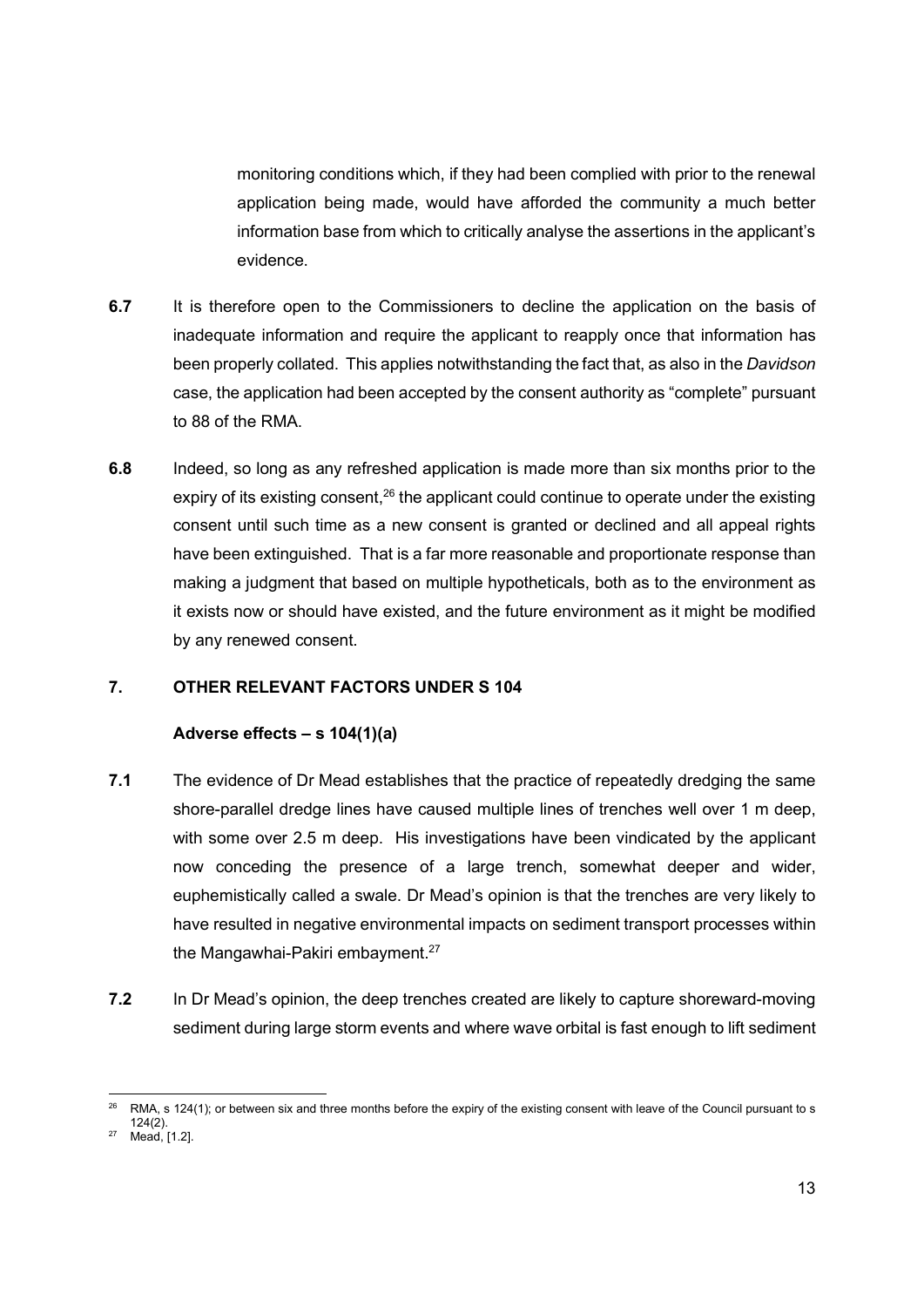off the seabed, even for very short periods of time.<sup>28</sup> That shoreward-moving sediment is then dredged from the trenches, interrupting or halting altogether sediment transport further inshore.<sup>29</sup>

- 7.3 In the opinion of Dr Mead this increases the risk of negative effects for the embayment's beaches over time, due to the loss of sand being transported shoreward.<sup>30</sup>
- 7.4 Mr Clapshaw also discusses other adverse affects of the trenches and makes the point that the seabed has environmental and cultural values and is not open slather, just because it may be beyond 25m in depth.

## Relevant provisions of planning documents

7.5 In my submission, the most relevant objectives and policies are those identified in the evidence of Dr Mitchell for FOPB, especially Policy F2.6.3(2) of the AUP, requiring the adoption of a precautionary approach for applications of this type. It is accepted that adaptive management can be applied as part of a precautionary approach. The applicant says it is effectively adopting a precautionary approach through its proposed conditions, in the guise of what ought to be an adaptive management approach.

### Adaptive management

- 7.6 The key requirements for an adaptive management approach are as follows: $31$ 
	- a) There must be good baseline information about the receiving environment.
	- b) The conditions must provide for effective monitoring of adverse effects using appropriate indicators.
	- c) Thresholds must be set to trigger remedial action before the effects become overly damaging.
	- d) Finally, the effects that might arise can be remedied before they become irreversible.

 $\frac{28}{29}$  Mead, [1.5].

 $^{29}$  Ibid.

Mead, [4.16].

<sup>31</sup> Sustain Our Sounds Inc v New Zealand King Salmon Co Ltd [2014] NZSC 40, [2014] 1 NZLR 673 at [133].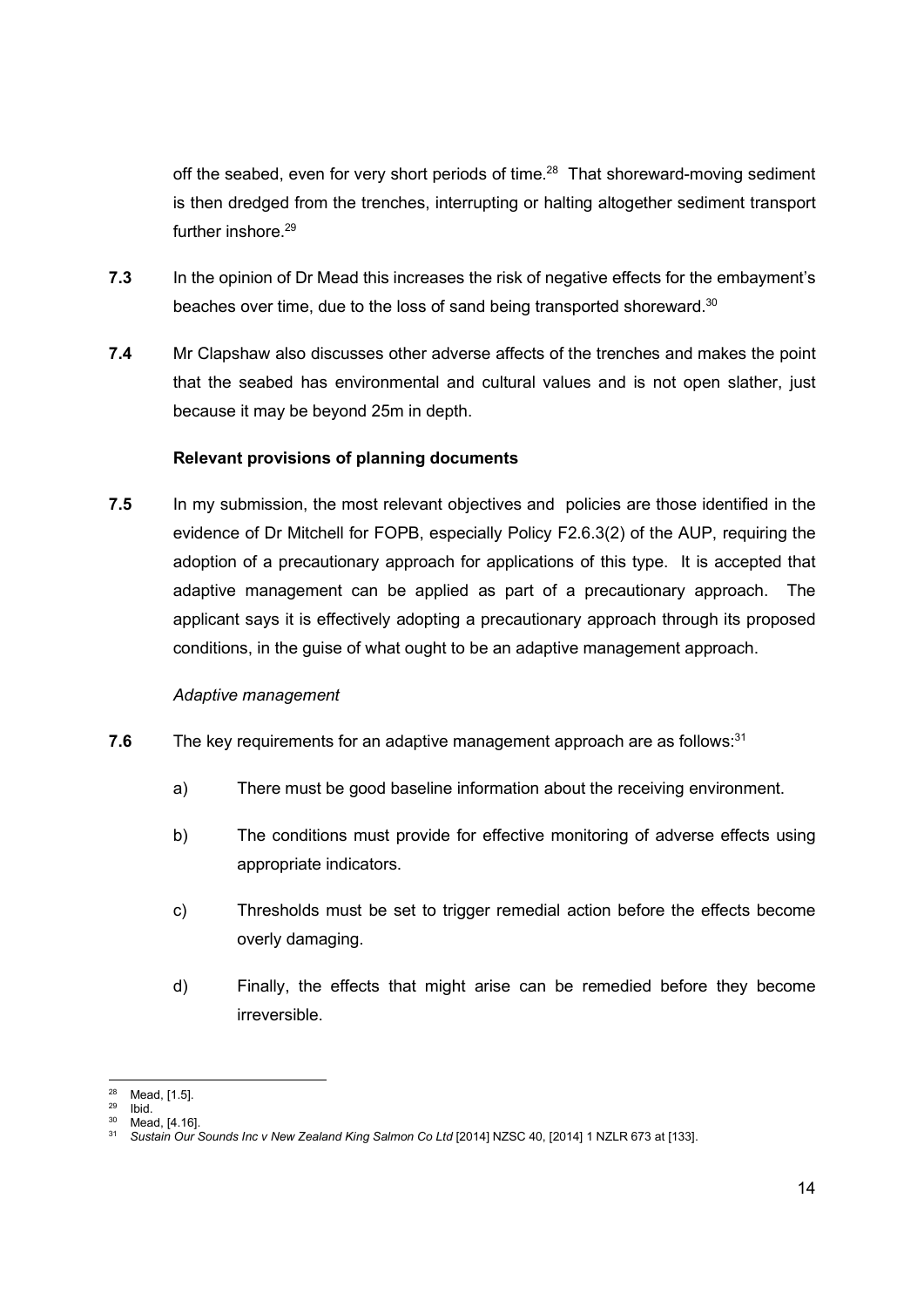- 7.7 Ultimately, whether an adaptive management regime is sufficient to accord with the precautionary approach will depend on the extent of risk and uncertainty remaining and the gravity of the consequences if the risk is realised. $32$
- 7.8 With regard to criterion (a), a sufficient baseline is required before adaptive management can be embarked on (as opposed to a prohibition of activity until any deficiency in baseline information is remedied).<sup>33</sup> However, in this case, the sheer size of the deficiency in baseline information because of what has happened, or not happened, over the past years, means there is a much higher level of risk and uncertainty, and significant adverse effects cannot therefore be discounted.
- 7.9 Dr Mitchell's evidence is also that there is "no certainty that a precautionary approach will be followed" and that delegating these matters to the EMMP "does not accord with good practice". 34
- 7.10 In relation to criterion (b), Dr Mitchell has criticised the conditions offered as failing to provide suitable standards against which to assess the anticipated adverse effects.<sup>35</sup> In his view, the conditions would need to be much more explicit before they were consistent with an adaptive management regime.
- 7.11 The same applies in relation to criterion (c) and the thresholds at which remedial action is required. The "significant adverse effect" threshold for the review condition (Condition 8) relied upon by Mr Hay is inconsistent with the significant values attributed to the surrounding environment and Policy F2.6.3(2) of the AUP.<sup>36</sup>
- 7.12 Finally, the Commissioners can have little confidence (at this stage) that any effects identified through the proposed conditions will be able to be remedied before they become irreversible. This is a function of:
	- a) the significant gap in the baseline information that ought to have been available (if the applicant had been complying with its existing conditions of consent); and

<sup>32</sup> Ibid at [139]-[140].

 $33$  Ibid at [135].  $34$  Mitchell, [46].

 $35$  Ibid.

 $36$  Ibid at [48].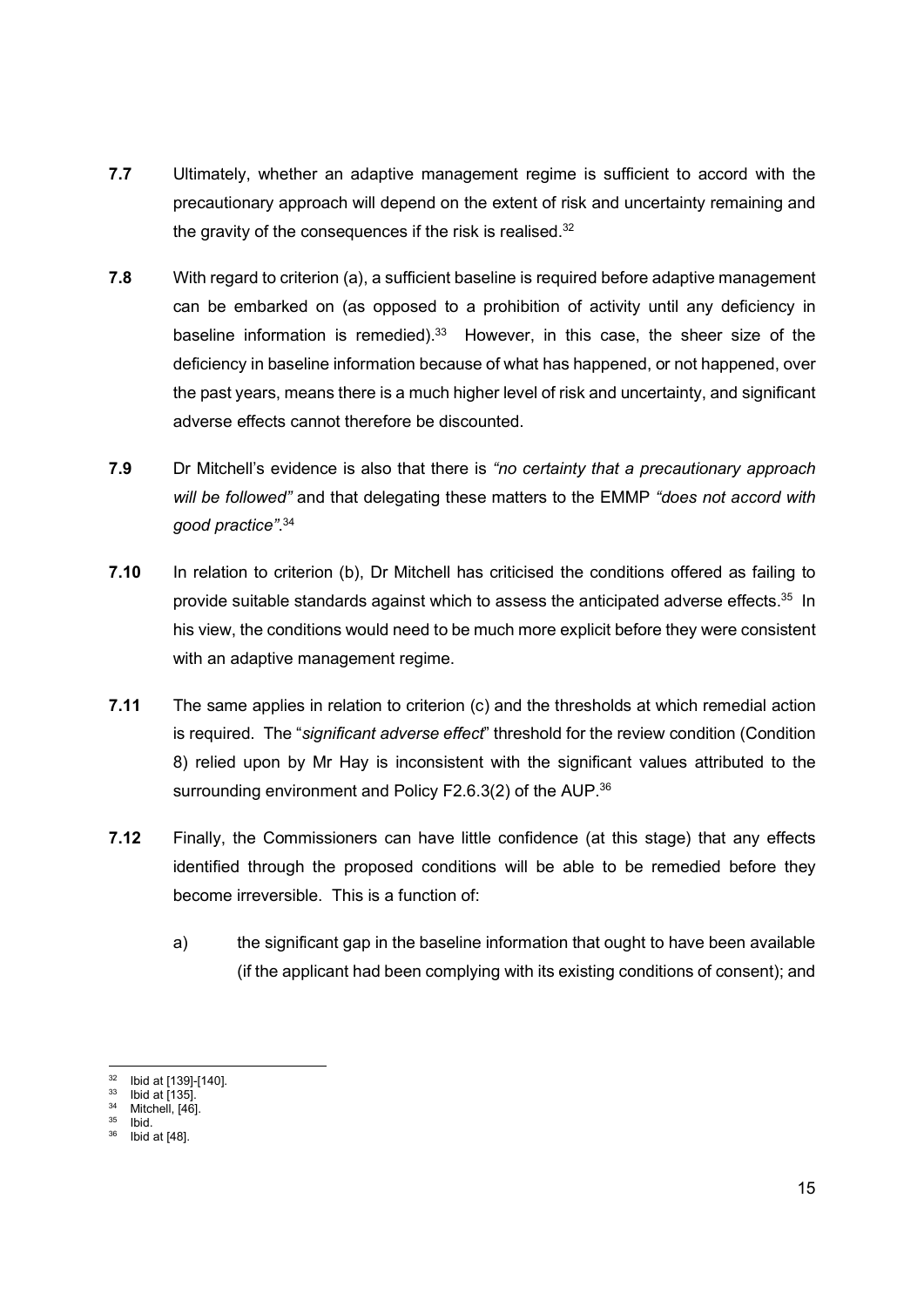- b) the lack of analysis undertaken through this process, in reliance on the assumption by the applicant's experts that it had been complying with its requirements and that the effects of such compliance would be relatively benign.
- 7.13 Ultimately, it is difficult to see how the proposal could possibly comply with Policy F2.6.3(2) of the AUP, or for that matter Policy 3 of the NZCPS which has been given effect to through the AUP policy.
- 7.14 In the s 42A addendum report, the reporting officer appears to resile from their earlier position that "applying a precautionary approach is not required to restrict the activity in this case". The reporting officer now says that this comment related only to whether or not it was necessary to "restrict the scope or granting of consent", and did not relate to the framework of conditions where, in his view, a precautionary approach has been taken. These statements are both contradictory and confused. The principal mechanism to "restrict the scope" of a consent is through conditions. If appropriate restrictions cannot be achieved through conditions, either because they are ineffective or because there can be no certainty that they will be followed, the only option is to decline consent. The reporting officer's addendum does not grapple with this issue at all. The Council's position in this regard is inconsistent with a proper application of the precautionary approach.

### "Subject to Part 2"

- 7.15 The recent decision of the Court of Appeal in R J Davidson Family Trust confirms that an assessment of the proposal must be made against Part 2 of the RMA. $37$  That is a direct consequence of the inclusion of the words "subject to Part 2" in s 104(1), but also due to the nature of the obligations in Part 2 as "strong directions, to be borne in mind at every stage of the planning process".<sup>38</sup>
- 7.16 However, the Court of Appeal also cautioned against separate recourse to Part 2 in circumstances where plans had been "competently prepared under the [RMA]", and also explicitly where the NZCPS was engaged. At paragraph 71 of the judgment, which is set out in full below, the Court set out its rationale:

<sup>&</sup>lt;sup>37</sup> R J Davidson Family Trust v Marlborough District Council [2018] NZCA 316, [2018] 3 NZLR 283.

<sup>38</sup> Ibid at [51], citing McGuire v Hastings District Council [2000] UKPC 43, [2002] 2 NZLR 577 at [21].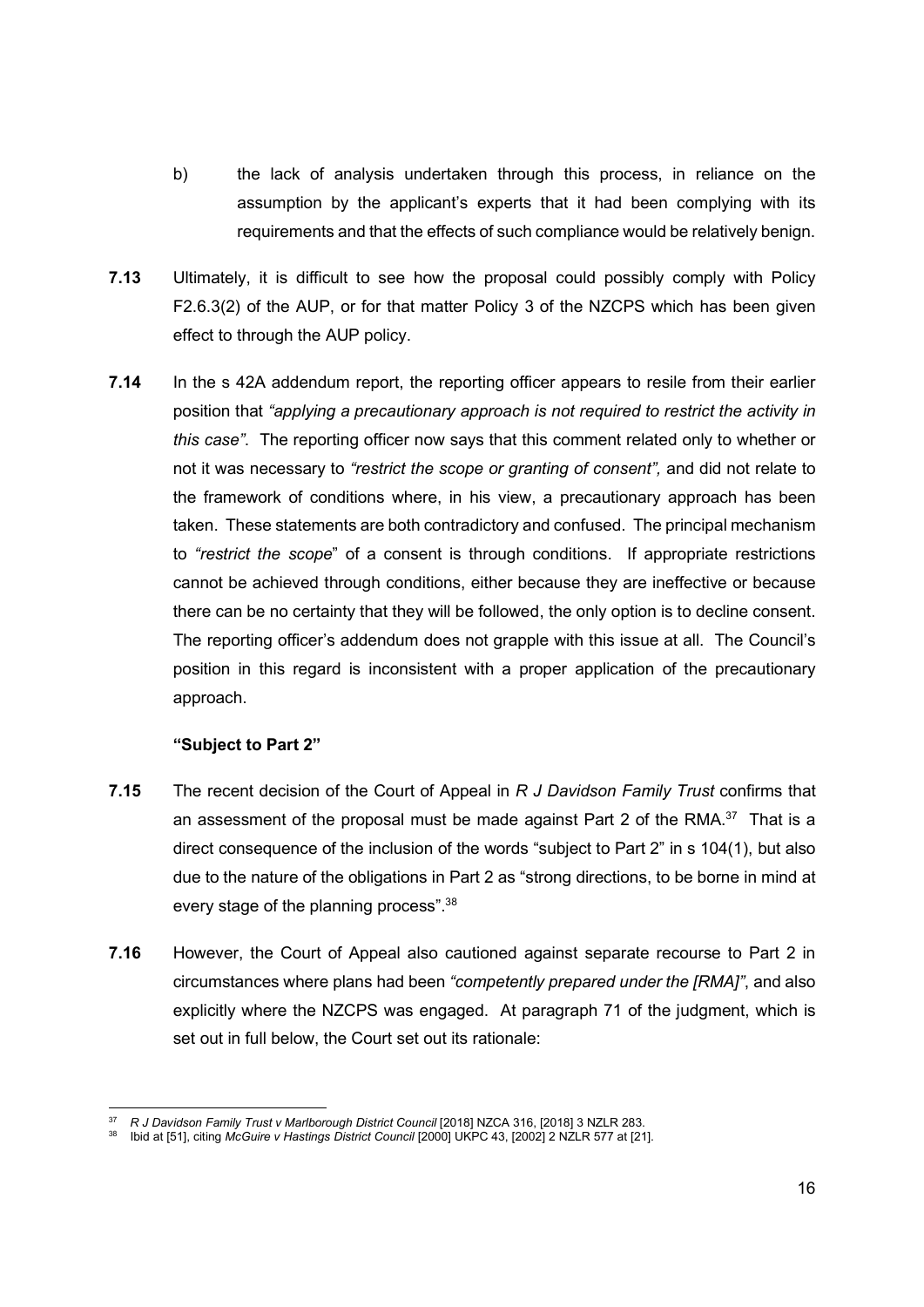Where the NZCPS is engaged, any resource consent application will necessarily be assessed having regard to its provisions. This follows from s 104(1)(b)(iv). In such cases there will also be consideration under the relevant regional coastal plan. We think it inevitable that King Salmon would be applied in such cases. The way in which that would occur would vary. Suppose there were a proposal to carry out an activity which was demonstrably in breach of one of the policies in the NZCPS, the consent authority could justifiably take the view that the NZCPS had been confirmed as complying with the Act's requirements by the Supreme Court. Separate recourse to pt 2 would not be required, because it is already reflected in the NZCPS, and (notionally) by the provisions of the regional coastal plan giving effect to the NZCPS. Putting that another way, even if the consent authority considered pt 2, it would be unlikely to get any guidance for its decision not already provided by the NZCPS. But more than that, resort to pt 2 for the purpose of subverting a clearly relevant restriction in the NZCPS adverse to the applicant would be contrary to King Salmon and expose the consent authority to being overturned on appeal.

- 7.17 Here, the NZCPS is engaged. So too are the objectives and policies of the relevant regional coastal plan. This application is fundamentally inconsistent with Policy 3 of the NZCPS and Policy F2.6.3(2) of the AUP. Arguably, it is "demonstrably in breach" of those policies, because of the lack of proper baseline information. The risk is that, in the absence of a proper knowledge base, there could be effects that would also contravene Policies 11, 13 and 15 of the NZCPS (in light of the recognised areas of significant value in the vicinity of the subject site).
- 7.18 In that case, the Court of Appeal's view was clear. The "*thrust*" of the relevant NZCPS and regional coastal plan policies cannot "properly [be] put to one side" by the applicant in this case by "calling [Part] 2 in aid".<sup>39</sup> Genuine consideration and application of the relevant plan considerations leave little room for any other outcome.<sup>40</sup>

#### East West Link decision

7.19 It must be acknowledged that a recent decision of the High Court concerning the East West Link project took a different approach to the application of the policies in F2 of the AUP.<sup>41</sup> In that judgment, Powell J declined appeals by Royal Forest and Bird and Ngāti Whātua against the Board of Inquiry's decision to grant consents and notices of requirement for the proposal. The two grounds of appeal advanced were that the Board erred in finding that the proposal passed the "objectives and policies" gateway under s

 $39$  Ibid at [81].

Ibid at [82].

<sup>41</sup> Royal Forest and Bird Protection Society of New Zealand Inc & Anor v New Zealand Transport Agency & Ors [2021] NZHC 390.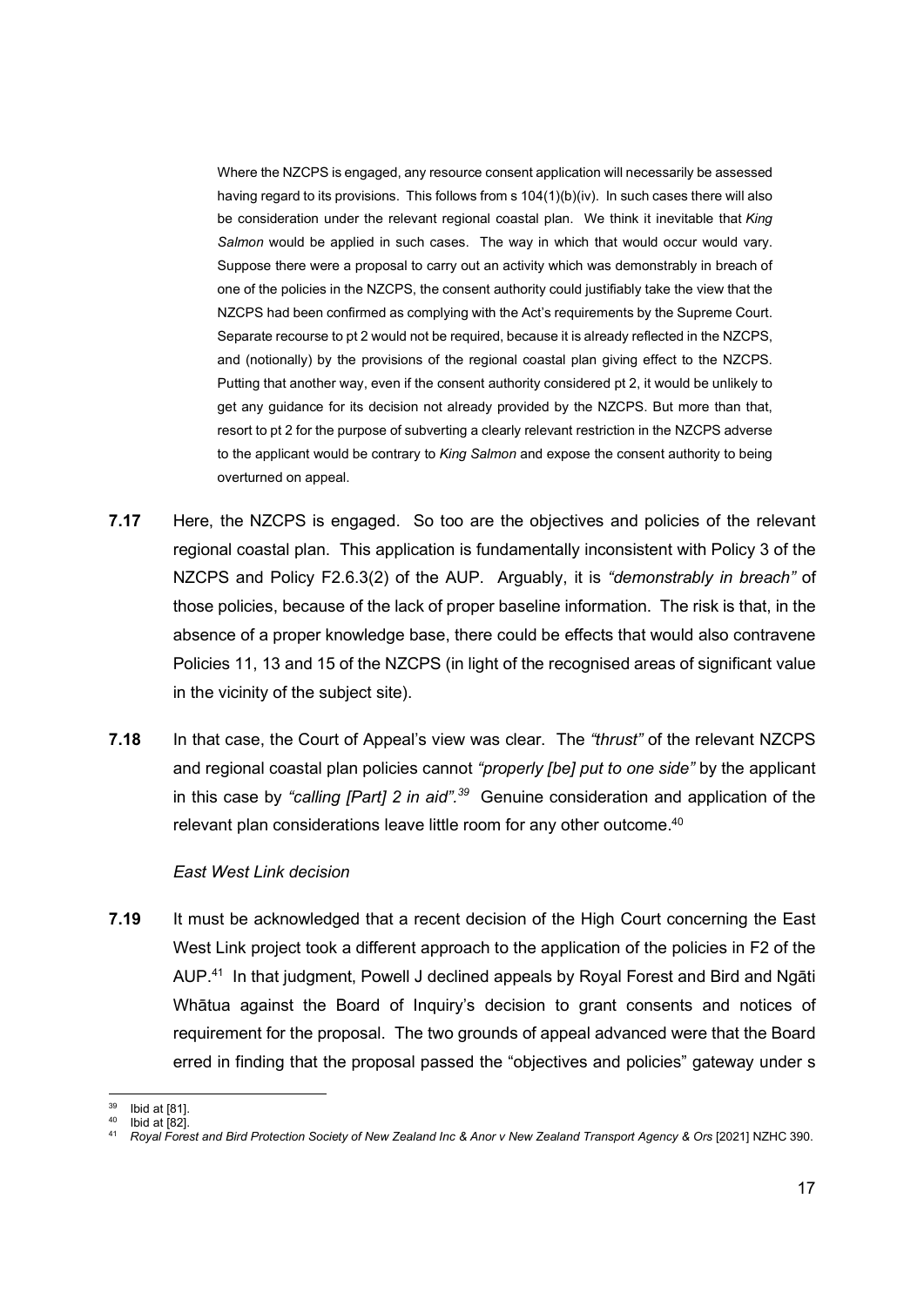104D(1)(b), in light of the directive policies in D9 and F2 of the AUP; and that it erred in adopting a "particularisation" approach to the NZCPS under ss 104 and 171 of the RMA.

- 7.20 The following points can be made:
	- a) The East West Link decision is distinguishable. First, it was principally addressed at issues under s 104D. This application is for a discretionary activity, and so s 104D is not engaged. Secondly, it also concerned Chapter E26 of the AUP, related to infrastructure. Chapter E26 is not engaged by this proposal, nor is it referred to in the evidence of Mr Hay. Thirdly, the absence of factors under E26 means there is no "specific, albeit narrow, framework" for this application to be considered.
	- b) The Court found that there was no error in the Board's approach to the NZCPS under ss 104 and 171. The Board gave genuine attention and thought to the NZCPS and the corresponding policies of the AUP, and "to the extent that there were differences preferred the formulation contained in the AUP as it was entitled to do" (at [84]). It follows that the Commissioners must have regard to the NZCPS, but to the extent there is any difference between the NZCPS and the regional coastal plan provisions in the AUP, you are entitled to prefer the latter.

### Hauraki Gulf Marine Park Act 2000

- 7.21 For completeness, counsel note that regard must also be had under s 104(1)(b)(iv) of the RMA to ss 7 and 8 of the Hauraki Gulf Marine Park Act 2000, which must be treated as a New Zealand coastal policy statement pursuant to s 10 of that Act.
- 7.22 Section 8 includes within it an objective of the "protection, and where appropriate, enhancement of the life-supporting capacity of the environment" and the "natural, historic, and physical resources" of the Hauraki Gulf, its islands, and catchments (subsections (a) and (b)). The protection principle inherent in s 8 has been accepted as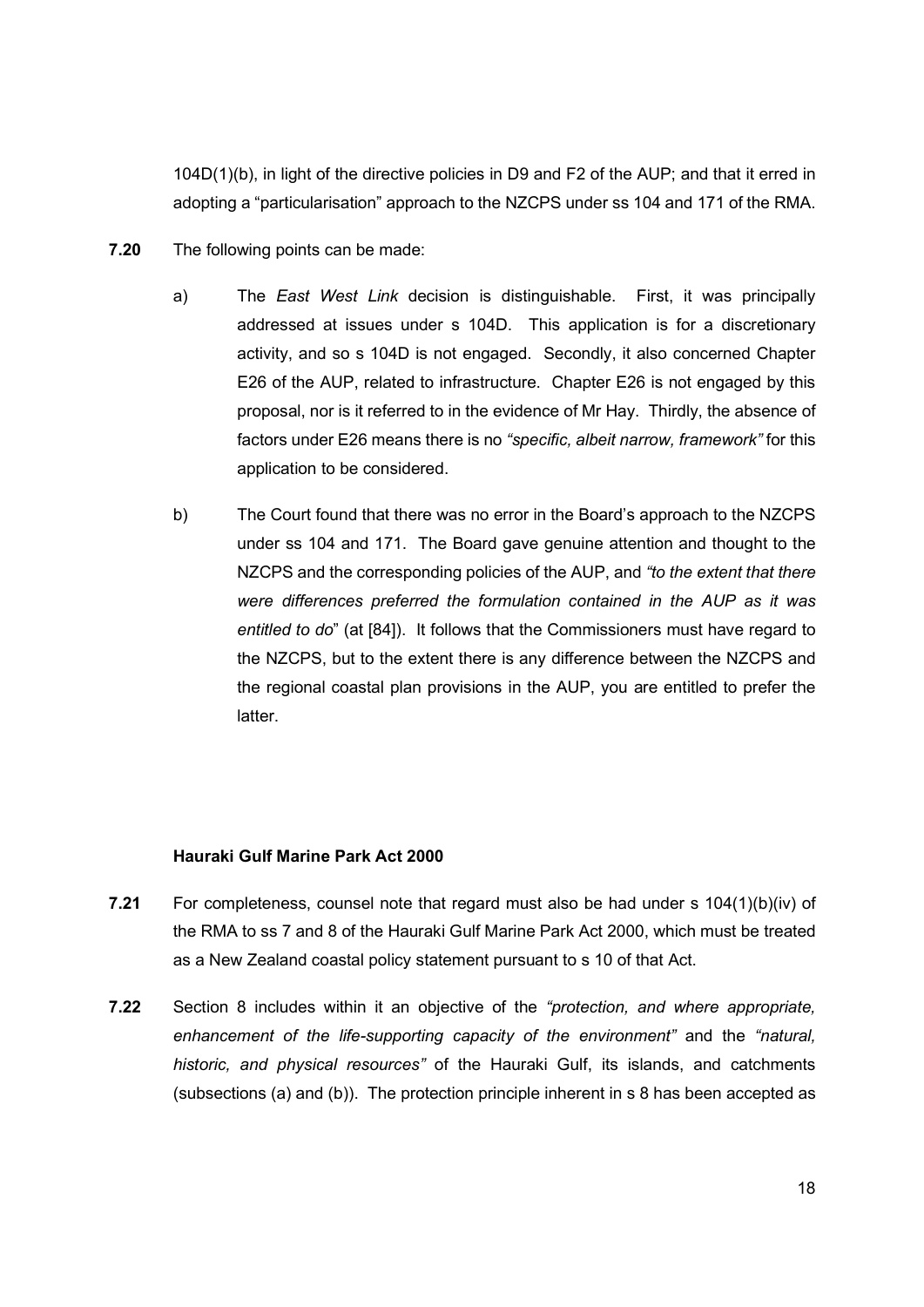important in decision-making processes under the RMA.<sup>42</sup> By contrast, the Environment Court has held that less emphasis and a "lesser standard of approach" is placed on the contribution of those resources to the social and economic well-being of the people and communities of the Hauraki Gulf and New Zealand, such as the proposed activity for renewal in the present case.<sup>43</sup> That distinction, and the importance of protection in this context, adds further weight to the case for declining this application as it did in Re Waiheke Marinas Ltd.

#### 8. CONCLUSION

- 8.1 In conclusion, there is much to be said for the application of the precautionary approach in this case. There is still much that we do not know about how the dredging has been carried out and its effects, given the reality of the operation and the extensive monitoring failures. A lot of what we (apparently) do know has been demonstrated conclusively by Mr Clapshaw and Dr Mead to be false or in error. The risk and uncertainty associated with acting in these circumstances, and the potentially significant adverse effects that could result, tell against the grant of consent.
- 8.2 The Commissioners should exercise their discretion and judgement under s 104C to decline this application for renewal and direct the applicant to do the work necessary to demonstrate they can comply with their existing conditions of consent. That will do two things. It will increase the certainty associated with the applicant's operations and the degree of any effects associated with them. Secondly, it will serve as an important reminder to all parties (including the regulatory authorities) that proper monitoring and enforcement of consent conditions sits at the heart of the purpose of sustainable management.
- 8.3 That approach is consistent with the relevant policies of the AUP and the NZCPS.
- 8.4 Mr Clapshaw seeks that this application for consent be declined.

### Derek Nolan QC

<sup>&</sup>lt;sup>42</sup> Urban Auckland v Auckland Council [2015] NZHC 1382, [2015] NZRMA 235 at [97] and [100] (accepted in principle).<br><sup>43</sup> Re Waiheke Marinas Ltd [2015] NZEnvC 218 at [650]-[651].